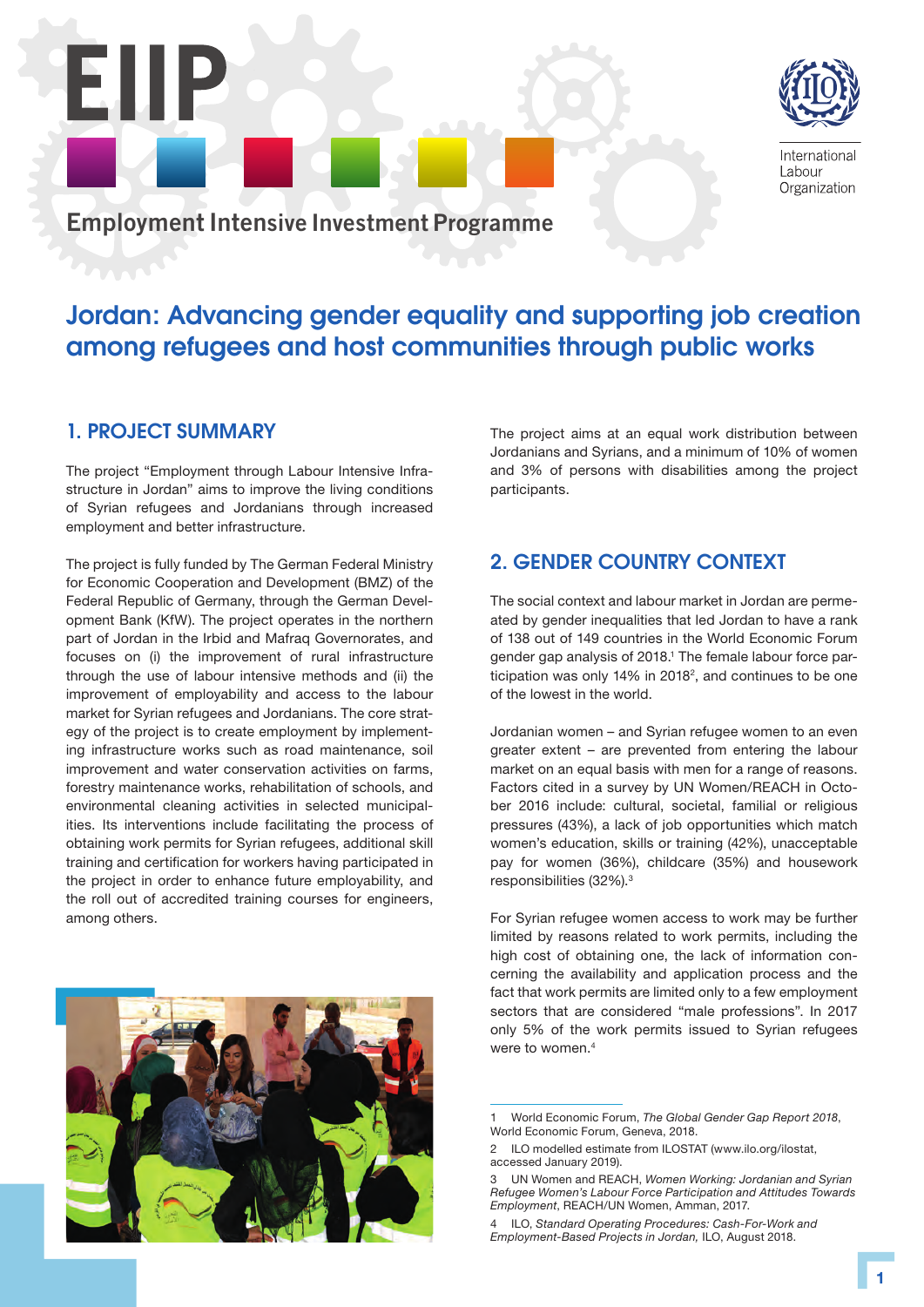### 3. ACTIVITIES TO PROMOTE GENDER EQUALITY

The project has introduced various measures to advance gender equality and enhance women's participation:

- In 2016, the project developed a gender strategy to lay the grounds for efficient gender mainstreaming throughout the project cycle in order to ensure gender equality concerns are thoroughly included in implementation, monitoring and evaluation. The strategy foresees, among others, measures related to setting targets (a minimum 10% of all direct beneficiaries in EIIP interventions to be women); a gender friendly work environment to enable women to balance their domestic and care responsibilities with EIIP employment; awareness-raising to address gender stereotypes and a zero tolerance for sexual harassment/ violence at work; and technical and soft skills building for women in the areas of construction, agriculture, and business management.
- The project has conducted various awareness-raising workshops in the districts, with a particular emphasis on the importance of providing employment opportunities for women and persons with disabilities.
- The Standard Operating Procedures developed by the project contain a generic principle on "measures to improve gender balance and increase participation of women", several gender provisions with regard to specific work organization– and remunerationrelated issues such as worker rotation and contracts or payments systems, and a dedicated section on gender balance.
- The project also included gender-related conditions in the Implementation Agreements with implementing ministries and contract conditions for road works. These include decent work conditions such as equal opportunities and non-discrimination between women and men in terms of access to work, and separate toilet facilities for women workers on construction sites.
- The project is currently engaged in negotiations in order to address some of the regulatory barriers to women's access to jobs: it has already managed to secure work permits for women in infrastructurerelated cleaning work and is currently discussing the issue of appropriate work permits for women for further activities in the road sector with the Ministry of Labour.

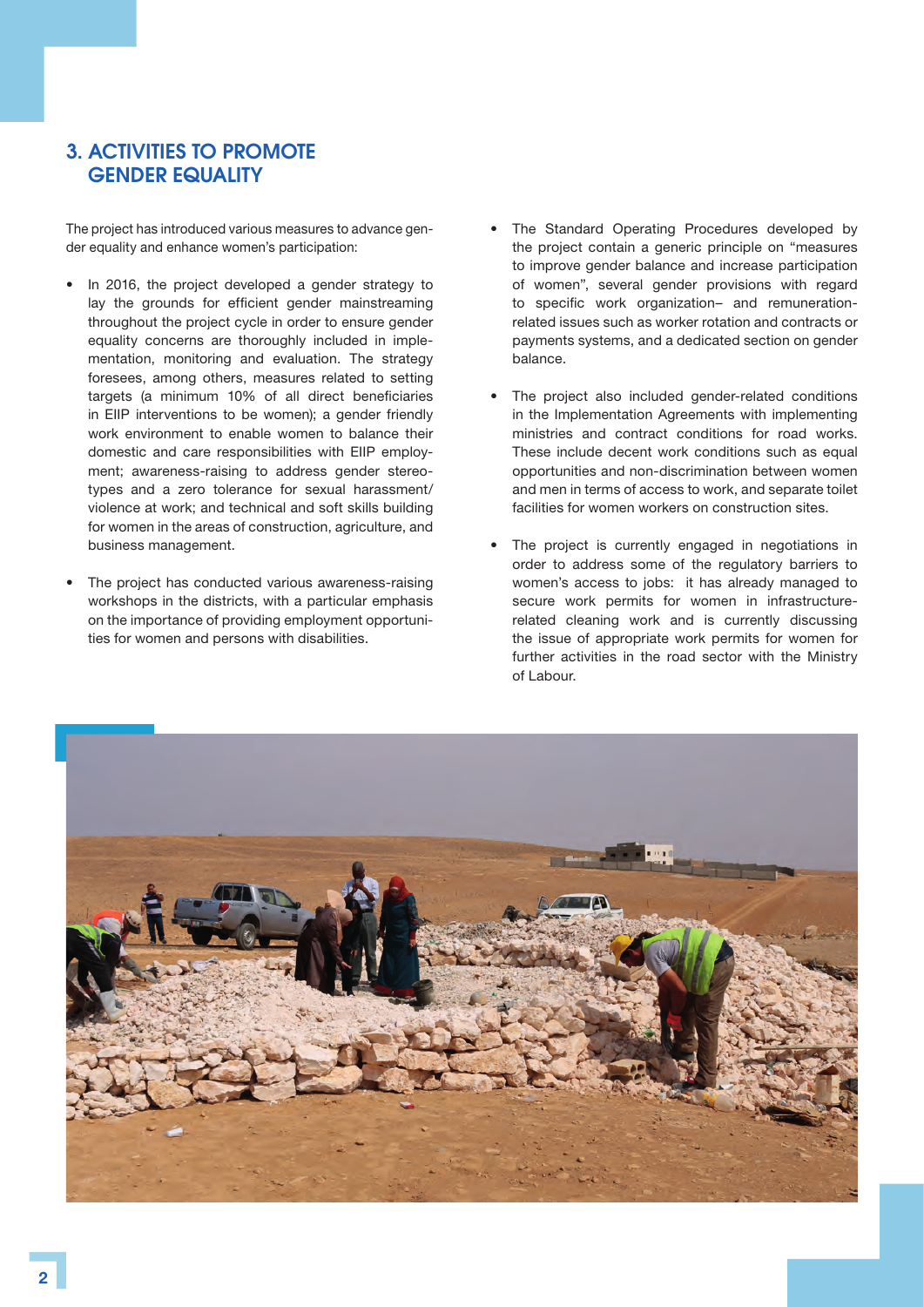#### Box 1: Good practice measures for achieving gender balance contained in the Standard Operating Procedures of the project

The following steps or approaches can be taken to attain an appropriate gender balance:

- Include a strong communication campaign in the project, which provides good livelihood guidance for women (highlighting their rights, opportunities and support that can be provided)
- Advertise jobs in places that women can easily access, such as community groups, UN Women Oasis Centres or ILO Job Centres
- If there are application requirements, ensure that these do not discriminate against women (in terms of language and application conditions set)
- Ensure that any terms of employment do not discourage women's participation and ensure that men and women are paid equal wages for work of equal value
- Ensure that women do not work too far from their homes and if it is feasible, provide free, safe and reliable transportation to and from the worksite

 If culturally preferable, arrange for separate workteams of women and men or identify jobs that are adapted to women's skills, training, interest and education

- Provide flexibility in the hours of work (women may have household tasks in the morning), part-time work and flexibility in the time allocated to complete a task
- Include piece-work in the implementation plan, to allow women to spend less time on the job
- Promote the use of female work-team leaders or role models, especially if this can encourage other women to participate
- Avoid requirements which can hinder promotion, such as formal qualifications for work-team leaders which are not needed if the person has the skills required
- If appropriate, specifically tailor sub-projects to provide appropriate jobs for women and/or target female headed households
- Provide free child care, child minding or after school tuition facilities – this service can be provided by one or a group of the workers employed on the project
- Provide separate on-site sanitary facilities for women where women are working outside the community (on roads projects for example).

Excerpt from: ILO, *Standard Operating Procedures: Cash-For-Work and Employment-Based Projects in Jordan,* August 2018.

### 4. RESULTS AND IMPACT OF GENDER INITIATIVES

Despite the challenging context, the project has achieved tangible positive results in terms of promoting gender equality and advancing the empowerment of both Jordanian and Syrian refugee women.

The project has surpassed the target of 10% of women beneficiaries, achieving 16% women worker-days since the beginning of July 2016 up to the end of November 2018.

A workers survey<sup>5</sup> carried out in 2018 indicates positive impacts not only in quantitative terms, but also with regard to several qualitative dimensions:

- With regard to wages, the majority (over 80%) of workers in the survey earned more than JOD 490 (USD 691) in total compensation, and the share of workers earning more than JOD 700 (USD 987) was higher for women (47.5%) than for men (41.6%).
- In terms sanitary facilities, around 22% of workers in the sample employed in positions which require employers to provide toilets and washing facilities indicated that their employer does in fact provide mobile toilets and washing facilities, and out of those who said yes, 80.4% confirmed that the employers provides separate mobile toilets and washing facilities for men and women.
- With regard to work quality overall, the vast majority of workers indicated that they are satisfied with the EIIP job opportunity. For those who were dissatisfied, reasons for the lack of satisfaction included low pay, long working hours, not receiving their wages in full, a lack of confidence in the employer or the job itself which they perceived as "too dangerous" or "harmful". However, almost all of those who expressed their dissatisfaction were men, whereas all surveyed women with the exception of one indicated that they are satisfied.

More broadly, the project has managed to overcome some of the deeply entrenched barriers to women's participation in public works, including through the demonstration impact that the above positive experiences generate, as well as its targeted efforts to change regulations and to incorporate gender equality provisions in public works agreements.

<sup>5</sup> ILO, *Employment through Labour Intensive Infrastructure in Jordan Phase I: Workers Survey,* ILO, April 2018.